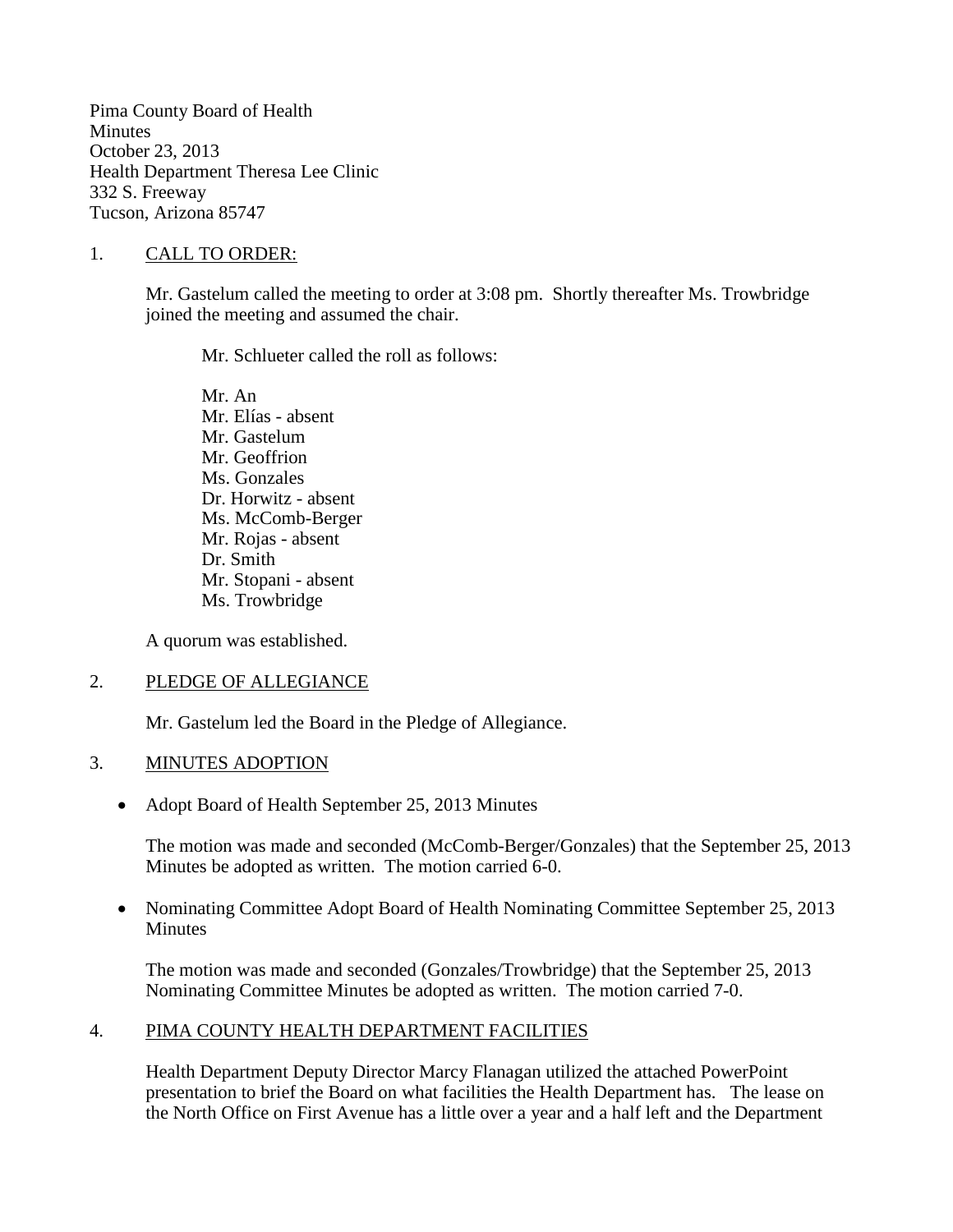hopes not to renew the lease and move to a different building in the general area. The East Office building (on Broadway) is made up of a number of suites that have separate doors off an open courtyard. The building is owned by the County. The Theresa Lee (T-Lee) Clinic is very old and needs to be replaced. One option being considered is to combine services from the T-Lee Clinic and South Office into one building. The Animal Care Center (on Silverbell) is continually experiencing crowded conditions due to the high volume of animals it handles. This issue also need to be addressed and may include the use of bond funding. Other facilities include the Centro Del Sur and Flowing Wells WIC/Food Plus Offices, and Green Valley, Ajo and Catalina Clinics. Referring to a zip code map, Health Department Director Francisco García discussed that a majority of the Department's clinical clients live relatively central and that this is a consideration in the deciding where clinics should be located.

# 5. PIMA COUNTY HEALTH DEPARTMENT FAMILY PLANNING PROGRAM

Case Manager Noel Valle for the Department's Family Planning Program went over the attached PowerPoint presentation to explain the Department's Family Planning Program. Nurse Supervisor Dina Pacheco-Gonzalez was also present and assisted with questions. The program is federally funded through Title X which was enacted in 1970. The Family Planning Program allows individuals and couples to plan their desired number of children and space their births. It is achieved through the use of contraceptive methods. Family planning consists of physical assessments, screenings for breast and cervical cancer, tests and treatment for sexually transmitted diseases and contraceptive counseling, education and supplies. Fees are associated with the services, but no one is turned away due to inability to pay. Pima County is one of only a few jurisdictions which provide family planning services to teens. Statistically an average of 26 teens become pregnant in Arizona every day. Data from 2011 places Arizona as the fifth highest state for teen pregnancies. In addition to office locations, services are also offered weekly at the Juvenile detention center and weekly, through a mobile clinic, to Sunnyside Unified School District high schools. During 2012 the Health Department's Family Planning Program served 6,534 unduplicated clients at 11,902 patient visits. The program's total funding for 2012 was \$1,664,697, \$846,536 of which was Title X funding.

#### 6. PIMA COUNTY HEALTH DEPARTMENT EPIDEMIOLOGY PROGRAM PRESENTATION ON PERTUSSIS AND FLU

Health Department Deputy Director Marcy Flanagan introduced Epidemiology Program Manager Michael Acoba. Mr. Acoba and Epidemiologists Glenda Aguirre and Anissa Taylor went over the attached PowerPoint presentation. Surveillance methods were discussed including charts and maps. Also types of diseases investigated by the Department were covered. As of October 7 there have been 72 reported cases of pertussis in Pima County for 2013, while the yearly average for recent years is only 40 cases. Individuals 19 years old and younger make up 73 percent of the 72 cases; and all of the cases under ten years of age were unvaccinated. Currently Pima County has had four positive rapid tests for influenza for this season. The Health Department monitors local influenza activity for prevalence, trends and new strains. Influenza is not a reportable disease; however pediatric deaths are reportable. Pima County had no influenza pediatric deaths during the 2012-2013 season, but the State had four total.